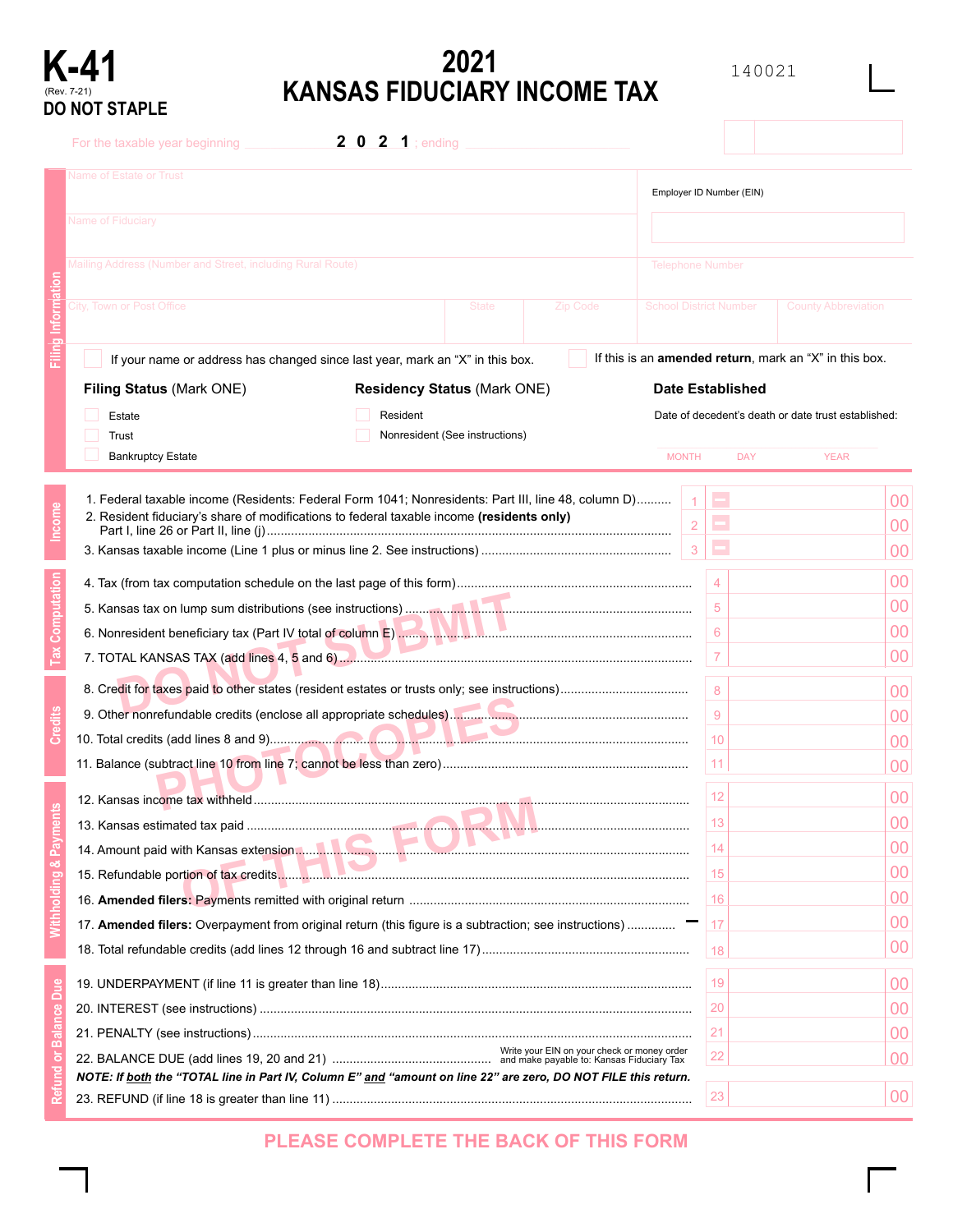#### PART I - MODIFICATIONS TO FEDERAL TAXABLE INCOME

| 24. Additions to federal taxable income:      |                 |         |
|-----------------------------------------------|-----------------|---------|
|                                               | 24a             | $00 \,$ |
|                                               | 24b             | 00      |
|                                               | 24 <sub>c</sub> | 00      |
|                                               | 24 <sub>d</sub> | 00      |
|                                               | 24e             | 00      |
|                                               | 24f             | 00      |
| 25. Subtractions from federal taxable income: |                 |         |
|                                               | 25a             | 00      |
|                                               | 25 <sub>b</sub> | 00      |
|                                               | 25 <sub>c</sub> | 00      |
|                                               | 25d             | 00      |
|                                               | 25e             | 00      |
|                                               | 25f             | 00      |
|                                               | 25g             | 00      |
|                                               | 25h             | 00      |
|                                               | 26              | 00      |
|                                               |                 |         |

#### PART II - COMPUTATION OF SHARES OF THE MODIFICATION TO FEDERAL TAXABLE INCOME

NOTE: The Kansas fiduciary modification is to be allocated among the beneficiaries and the fiduciary in proportion to their share of the sum of the federal distributable net income and the amount distributed or required to be distributed from current income.

|      | (A)                                                                                                                                                                                                                                              | (B)                    | (C)                 | (D)<br>Percent of Share of fiduciary adjustment (line 26, |
|------|--------------------------------------------------------------------------------------------------------------------------------------------------------------------------------------------------------------------------------------------------|------------------------|---------------------|-----------------------------------------------------------|
|      | Name and Address                                                                                                                                                                                                                                 | Social Security Number | <b>Distribution</b> | Part I, multiplied by column C)                           |
|      | <b>RESIDENT BENEFICIARIES</b>                                                                                                                                                                                                                    |                        |                     |                                                           |
| (a)  |                                                                                                                                                                                                                                                  |                        | $\frac{0}{0}$       |                                                           |
| (b)  |                                                                                                                                                                                                                                                  |                        | %                   |                                                           |
| (c)  |                                                                                                                                                                                                                                                  |                        | %                   |                                                           |
| (d)  |                                                                                                                                                                                                                                                  |                        | $\%$                |                                                           |
|      | NONRESIDENT BENEFICIARIES                                                                                                                                                                                                                        |                        |                     |                                                           |
| (e)  |                                                                                                                                                                                                                                                  |                        | $\frac{0}{0}$       |                                                           |
| (f)  |                                                                                                                                                                                                                                                  |                        | $\frac{0}{0}$       |                                                           |
| (g)  |                                                                                                                                                                                                                                                  |                        | $\%$                |                                                           |
| (h)  |                                                                                                                                                                                                                                                  |                        | $\%$                |                                                           |
| (i)  |                                                                                                                                                                                                                                                  |                        | $\frac{0}{0}$       |                                                           |
|      |                                                                                                                                                                                                                                                  |                        | $\frac{0}{0}$       |                                                           |
|      |                                                                                                                                                                                                                                                  |                        | $\frac{0}{0}$       |                                                           |
|      |                                                                                                                                                                                                                                                  |                        | 100%                |                                                           |
|      | I authorize the Director of Taxation or the Director's designee to discuss my return and enclosures with my preparer.<br>I declare under the penalties of perjury that to the best of my knowledge this is a true, correct, and complete return. |                        |                     |                                                           |
|      | Signature of fiduciary                                                                                                                                                                                                                           | <b>Title</b>           |                     | Date                                                      |
| here |                                                                                                                                                                                                                                                  |                        |                     |                                                           |
|      | Signature of preparer other than fiduciary<br><b>Date</b>                                                                                                                                                                                        |                        |                     | Tax Preparer's PTIN, EIN or SSN                           |

Mail to: Fiduciary Tax, Kansas Department of Revenue, PO Box 750260, Topeka, KS 66699-0260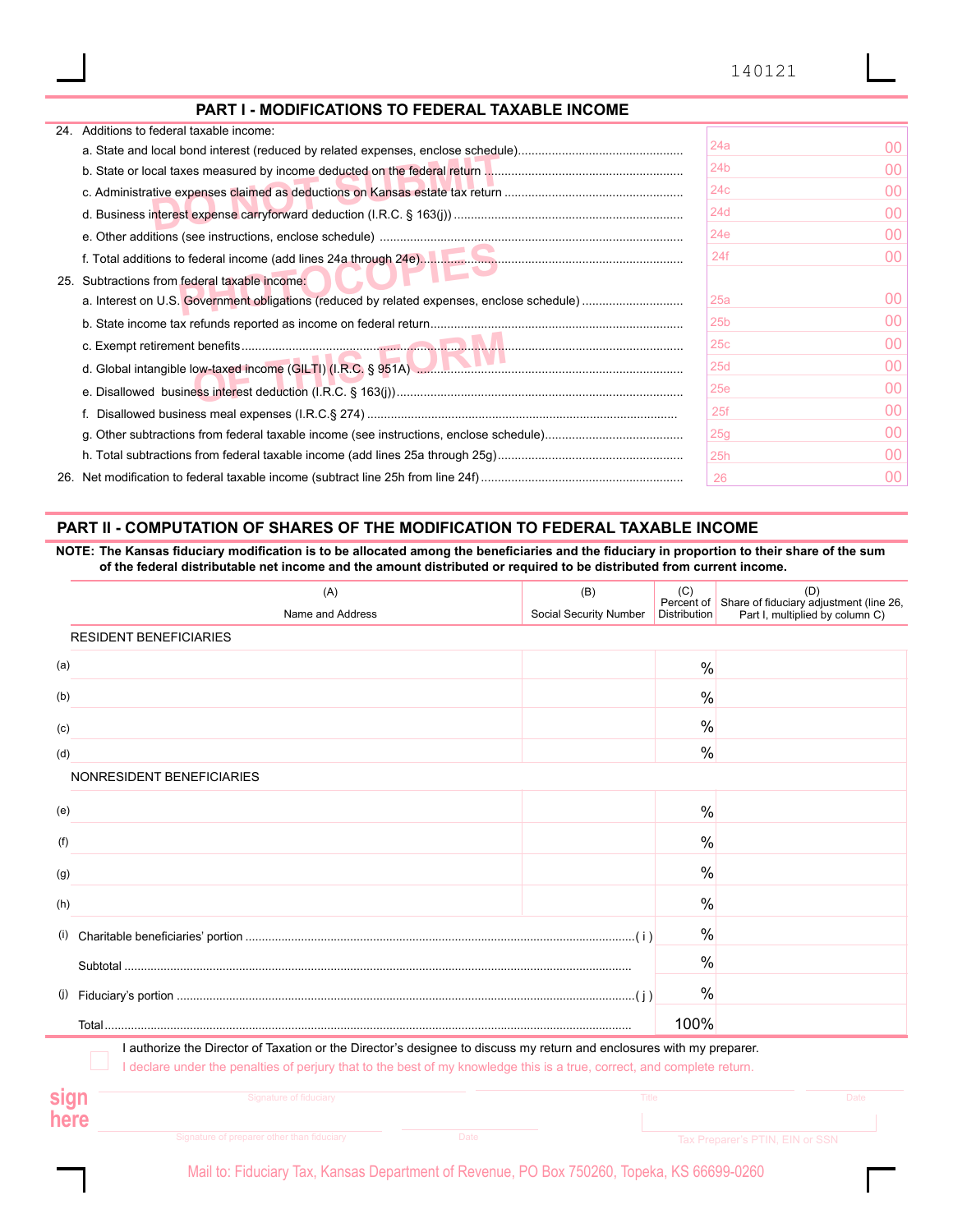#### **FOR NONRESIDENT ESTATES AND TRUSTS OR RESIDENT ESTATES AND TRUSTS WITH NONRESIDENT BENEFICIARIES**

140221

### **PART III - COMPUTATION OF FEDERAL TAXABLE INCOME OF THE ESTATE OR TRUST FROM KANSAS SOURCES**

|     | (A)<br>These items correspond to those listed on<br>Federal Form 1041                    | (B)<br>Total income as reported<br>on Federal Form 1041 | (C)<br>Amount from<br>Kansas sources | (D)<br>Nonresident fiduciary's<br>portion of Col. C & capital<br>gains not distributed |
|-----|------------------------------------------------------------------------------------------|---------------------------------------------------------|--------------------------------------|----------------------------------------------------------------------------------------|
|     |                                                                                          |                                                         |                                      |                                                                                        |
| 28. |                                                                                          |                                                         |                                      |                                                                                        |
|     |                                                                                          |                                                         |                                      |                                                                                        |
| 30. |                                                                                          |                                                         |                                      |                                                                                        |
|     | 31. Rents, royalties, partnerships, other estates and trusts, etc                        |                                                         |                                      |                                                                                        |
| 32. |                                                                                          |                                                         |                                      |                                                                                        |
| 33. |                                                                                          |                                                         |                                      |                                                                                        |
| 34. |                                                                                          |                                                         |                                      |                                                                                        |
| 35. |                                                                                          |                                                         |                                      |                                                                                        |
| 36. |                                                                                          |                                                         |                                      |                                                                                        |
| 37. |                                                                                          |                                                         |                                      |                                                                                        |
| 38. |                                                                                          |                                                         |                                      |                                                                                        |
| 39. |                                                                                          |                                                         |                                      |                                                                                        |
|     |                                                                                          |                                                         |                                      |                                                                                        |
|     |                                                                                          |                                                         |                                      |                                                                                        |
|     | 41b. Allowable miscellaneous itemized deductions subject to the 2% floor                 |                                                         |                                      |                                                                                        |
| 42. |                                                                                          |                                                         |                                      |                                                                                        |
| 43. |                                                                                          |                                                         |                                      |                                                                                        |
| 44. |                                                                                          |                                                         |                                      |                                                                                        |
|     |                                                                                          |                                                         |                                      |                                                                                        |
|     |                                                                                          |                                                         |                                      |                                                                                        |
| 46. |                                                                                          |                                                         |                                      |                                                                                        |
| 47. |                                                                                          |                                                         |                                      |                                                                                        |
| 48. |                                                                                          |                                                         |                                      |                                                                                        |
| 49. | Total percent of all nonresident beneficiaries - from Part II, lines (e), (f), (g) & (h) |                                                         |                                      |                                                                                        |
|     | 50. Total Kansas income of nonresident beneficiaries (Multiply line 48 by line 49)       |                                                         |                                      |                                                                                        |

#### **PART IV - NONRESIDENT BENEFICIARIES' SHARES OF INCOME AND TAX TO BE WITHHELD**

| (A)<br>Name and Address   | (B)<br>Social Security<br>Number | (C)<br>Beneficiary's<br>Percentage | (D)<br>Kansas<br>Taxable Income | (E)<br>Tax to be withheld<br>(Multiply Col. D by 2.5%) |  |  |
|---------------------------|----------------------------------|------------------------------------|---------------------------------|--------------------------------------------------------|--|--|
| NONRESIDENT BENEFICIARIES |                                  |                                    |                                 |                                                        |  |  |
| (a)                       |                                  | $\%$                               |                                 |                                                        |  |  |
|                           |                                  |                                    |                                 |                                                        |  |  |
| (b)                       |                                  | $\%$                               |                                 |                                                        |  |  |
|                           |                                  |                                    |                                 |                                                        |  |  |
| (c)                       |                                  | $\%$                               |                                 |                                                        |  |  |
|                           |                                  |                                    |                                 |                                                        |  |  |
| (d)                       |                                  | $\%$                               |                                 |                                                        |  |  |
|                           |                                  |                                    |                                 |                                                        |  |  |
|                           |                                  | $\frac{0}{0}$                      |                                 |                                                        |  |  |
|                           |                                  |                                    |                                 |                                                        |  |  |